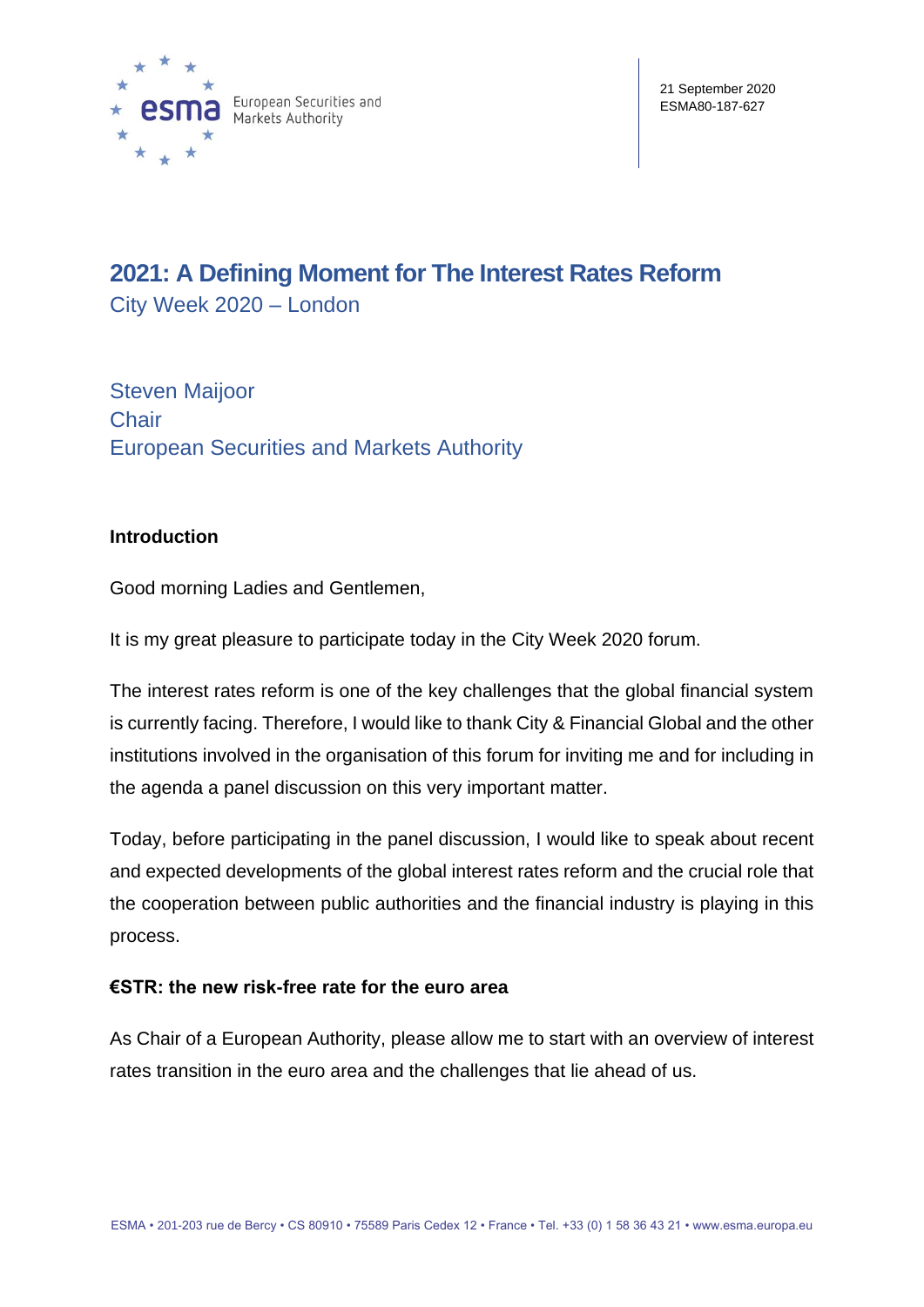

We are soon approaching the first-year anniversary of the Euro Short-Term Rate, or €STR<sup>1</sup>, which has been published by the ECB since 2<sup>nd</sup> October 2019. This rate is arguably the core element of the interest rate reform in the euro area, and I will try to explain why this is the case.

€STR is an unsecured overnight rate, reflecting borrowing costs of banks located in the euro area. It is fully based on transactions and it has been recommended as the risk-free rate for the euro area by the Working Group on Euro Risk Free Rates<sup>2</sup>, the reference industry group in which ESMA participates.

€STR will replace the previous euro overnight rate, EONIA, which will be discontinued on the  $3<sup>rd</sup>$  of January 2022<sup>3</sup>. Until such replacement, EONIA is currently computed as "€STR plus a fix spread of 8.5 basis points". This change in the calculation of EONIA was recommended by the Working Group on Euro Risk Free Rates<sup>4</sup> and it has been widely recognised by international stakeholders as a successful strategy. This approach allowed the transition to €STR to start in a *fast-track* mode and avoided the frustration of EONIA contracts. As EONIA is now fully anchored to €STR, it incorporates the strengths of €STR, one of which being that it is fully based on transactions.

In the next months and in 2021 the transition efforts should focus on completing the switch from EONIA to €STR and thus providing deeper €STR liquidity.

To do so, the first step is for market participants to actively use €STR instead of EONIA in their new contracts. To incentivise the direct use of €STR, a key milestone was the switch of CCPs from the EONIA discounting curve to the €STR discounting curve. The most relevant European CCPs performed the switch at the end of July 2020<sup>5</sup>.

<sup>1</sup> [https://www.ecb.europa.eu/stats/financial\\_markets\\_and\\_interest\\_rates/euro\\_short-term\\_rate/html/index.en.html](https://www.ecb.europa.eu/stats/financial_markets_and_interest_rates/euro_short-term_rate/html/index.en.html)

<sup>&</sup>lt;sup>2</sup> <https://www.ecb.europa.eu/press/pr/date/2018/html/ecb.pr180913.en.html>

<sup>3</sup> <https://www.emmi-benchmarks.eu/euribor-eonia-org/about-eonia.html>

<sup>4</sup> [https://www.ecb.europa.eu/pub/pdf/annex/ecb.sp190314\\_annex\\_recommendation.en.pdf](https://www.ecb.europa.eu/pub/pdf/annex/ecb.sp190314_annex_recommendation.en.pdf)

<sup>5</sup> [https://www.eachccp.eu/wp-content/uploads/2020/04/EACH-statement-on-the-transition-from-EONIA-to-%E2%82%ACSTR](https://www.eachccp.eu/wp-content/uploads/2020/04/EACH-statement-on-the-transition-from-EONIA-to-%E2%82%ACSTR-discounting-regime.pdf)[discounting-regime.pdf](https://www.eachccp.eu/wp-content/uploads/2020/04/EACH-statement-on-the-transition-from-EONIA-to-%E2%82%ACSTR-discounting-regime.pdf)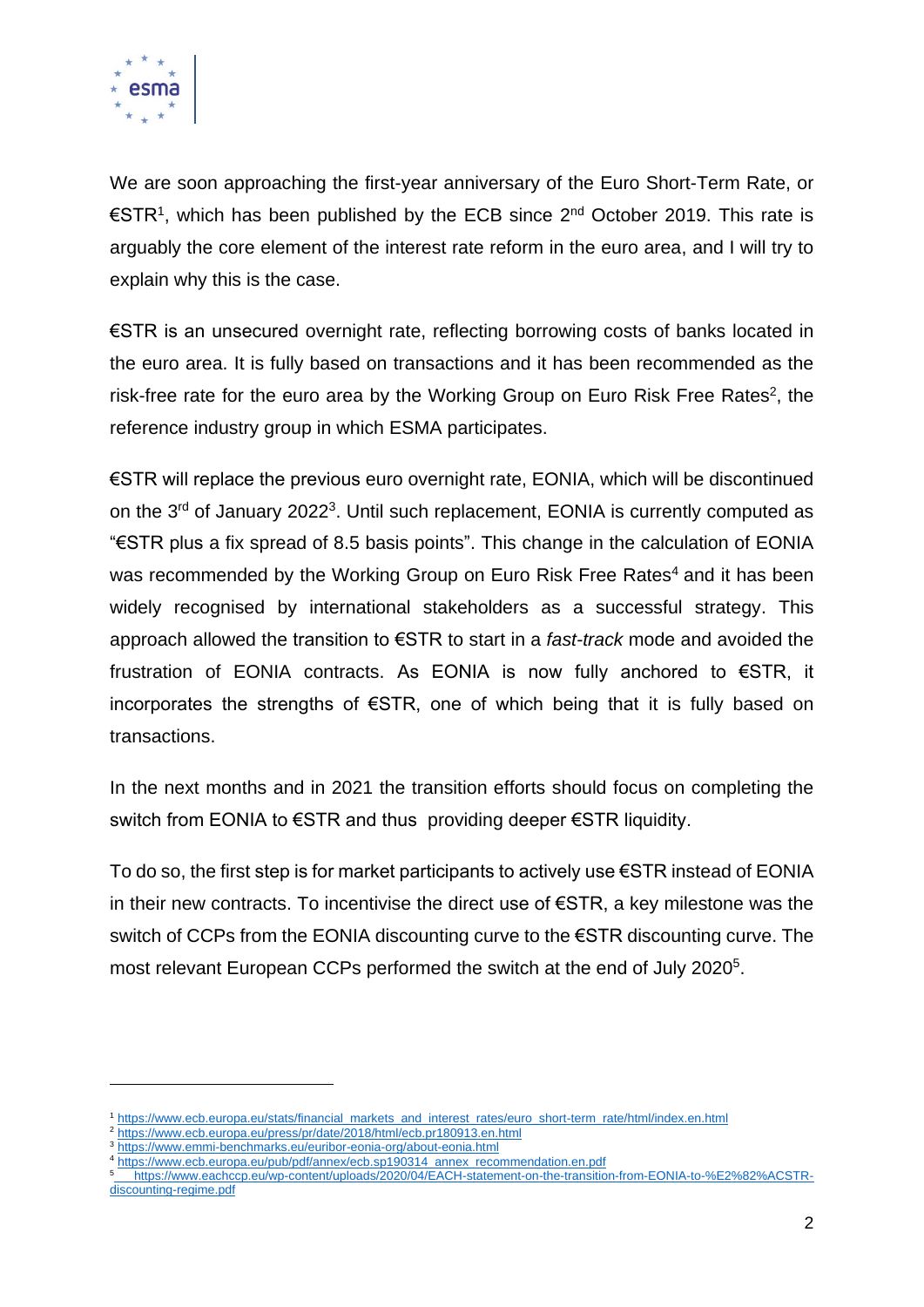

Because of the crucial role CCPs play in interest rate derivative markets, over the course of the next months the CCPs discounting switch is expected to give a boost to €STR derivatives. As of today, the €STR swaps market activity remains fairly low comprising around 2% of the swaps market volume in August 2020, according to LCH public data<sup>6</sup>. The COVID-19 crisis also contributed to the slow development of the €STR-derivative markets so far, as during this period market participants preferred to use the most liquid EONIA products.

However, thanks to the CCPs switch and the fact that EONIA is anchored to €STR, at ESMA we expect the high liquidity of EONIA derivative markets to gradually move to the €STR derivative markets in the next months, ahead of the EONIA end-date in January 2022. The widespread use of €STR derivative contracts should therefore be a matter of time, following a pattern already seen in the UK and the US with reference to their overnight risk-free rates, SONIA and SOFR.

To further enhance the role of €STR in the European financial system, this summer the ECB launched a consultation<sup>7</sup> seeking feedback on the publication of compounded €STR by the ECB. This consultation ended in mid-September and its result should be published in the coming days. The publication of compounded €STR by the ECB would represent an important step forward, strengthening the interest rate landscape in the euro area. I fully support that step.

Compounded €STR will benefit from €STR robustness, as it is built on an active overnight borrowing market. This means that even in times of market uncertainty, when long-term market activity may be declining, compounded €STR will remain robust because the overnight markets remain by far the most liquid.

Moreover, the daily publication of compounded €STR by the ECB would ensure international consistency, as the Bank of England and the US FED already took the

<sup>6</sup> <https://www.lch.com/services/swapclear/volumes/rfr-volumes>

<sup>7</sup> <https://www.ecb.europa.eu/press/pr/date/2020/html/ecb.pr200724~6aab0ffe50.en.html>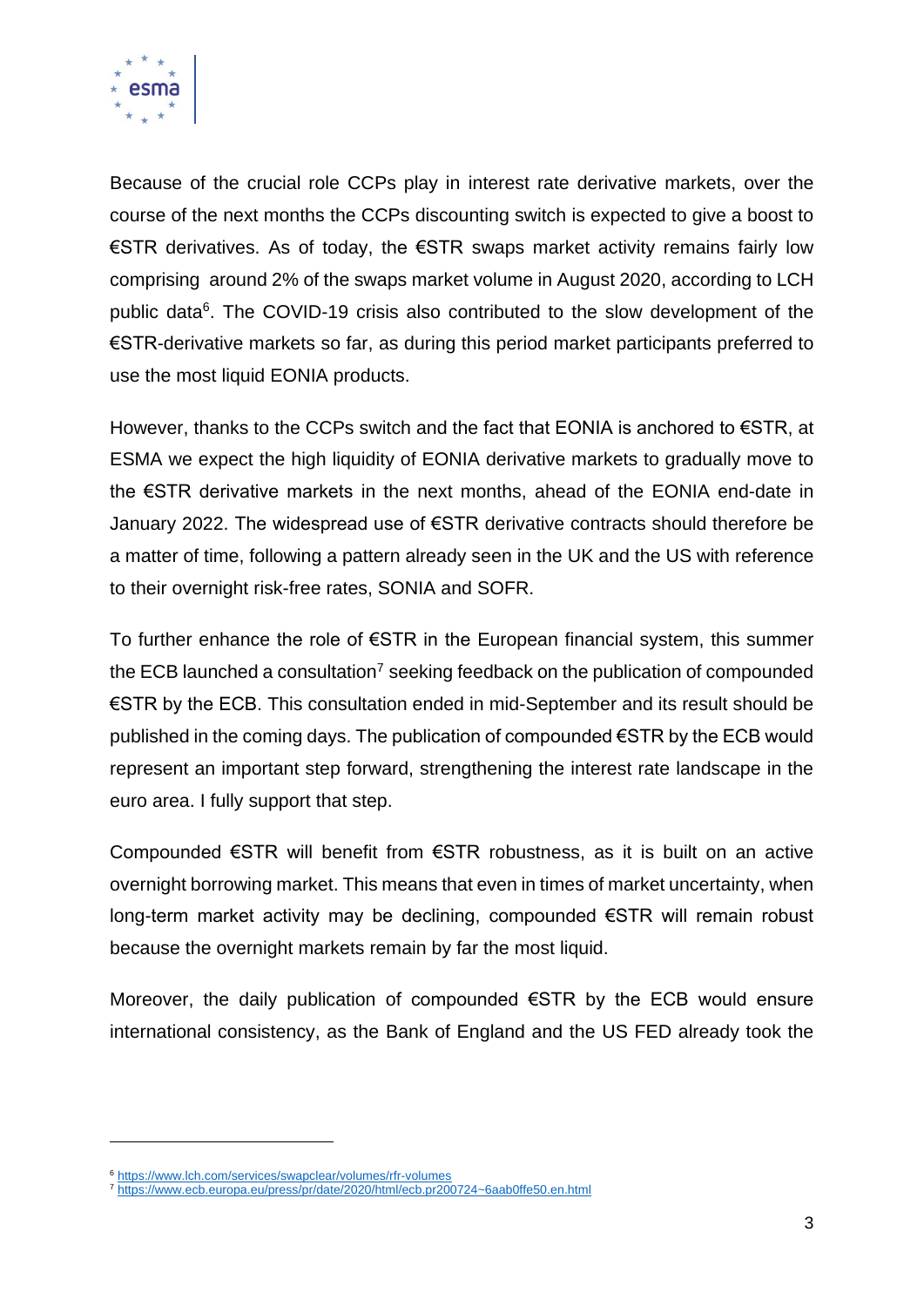

decision to publish the compounded version of their overnight risk-free rates SONIA and SOFR.

Considering all this, it is clear that compounded €STR can represent a key factor to enhance the use of €STR, particularly in cash products. And there is more, as compounded €STR is also one of the main candidate fallback rates to be used in EURIBOR contracts.

So, €STR will not only fully replace EONIA, but will also play a crucial role in relation to EURIBOR, and that is why I consider €STR an important pillar of the interest rate reform in the euro area.

## **The state of play of EURIBOR**

I would now like to say a few words about EURIBOR. I know that EURIBOR is followed with great interest in London, as market participants wonder whether it will suffer the same fate as LIBOR.

Let me start with the latest developments. During the recent outbreak of COVID-19, EURIBOR continued to be regularly published by its administrator. While the liquidity in the underlying market started to decrease between Q1 and Q2 this year, since May it has started to improve again, moving back to the levels seenbefore COVID-19. This is surely positive news.

Also, at the peak of the COVID-19 crisis, EURIBOR continued to react smoothly to monetary decisions by the ECB, playing its role in the monetary transmission mechanism for the euro area. All in all, we can say that EURIBOR navigated the difficult last months in an appropriate manner.

The hybrid methodology that is used to calculate EURIBOR allowed for this smooth navigation.

This methodology is based on a waterfall approach composed of several layers of input data. At ESMA we consider this hybrid methodology robust, resilient and transparent, as well as compliant with the applicable EU Benchmarks Regulation.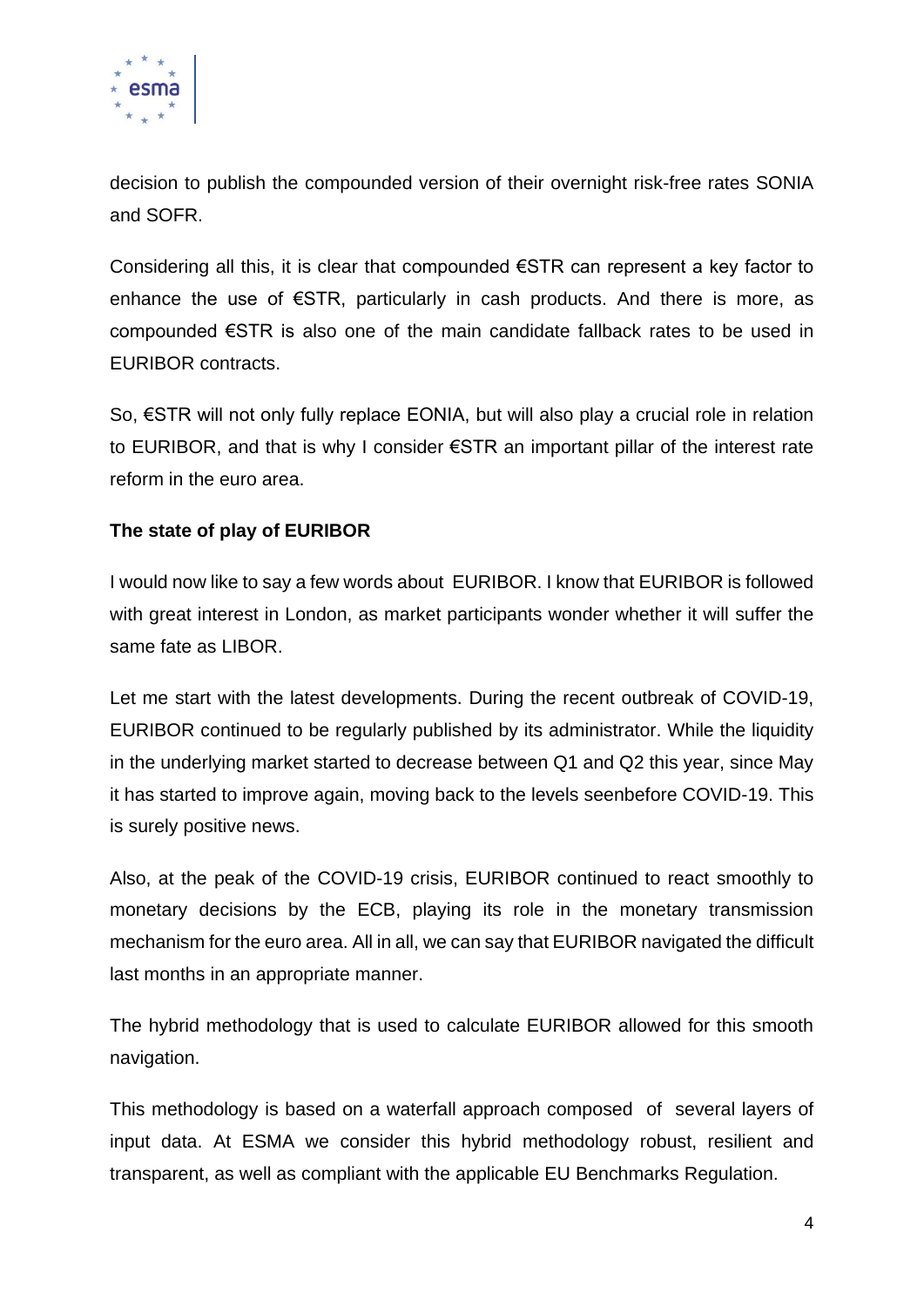

As you may be aware, in July 2019 EURIBOR was authorised under the EU Benchmarks Regulation by the Belgian FSMA and the relevant College of Supervisors, of which ESMA is a member. The authorisation of EURIBOR allows EU supervised entities to continue using EURIBOR for the foreseeable future.

ESMA will substitute the Belgian FSMA as supervisor of EURIBOR in January 2022 and I can clearly state that, as of today, the discontinuation of EURIBOR is not part of our plans. So, ahead of us there are diverging paths for LIBOR and EURIBOR.

However, there is an equally important message I would like to share with you today in relation to EURIBOR.

For ESMA, the robustness of contracts of the financial products that reference EURIBOR will be a supervisory priority. This can be achieved with the inclusion of effective fallback provisions in all EURIBOR contracts.

EURIBOR users and their clients should be able to know in advance what will happen to their contracts if EURIBOR is maybe discontinued one day. As a regulator, we are aware that the implementation of the fallback provisions in relation to EURIBOR has been somewhat slow to date. This is why I would like to reinforce the message about the importance of introducing fallbacks in EURIBOR contracts. They ensure the continuity of contracts in the unlikely scenario of discontinuation of EURIBOR, increasing legal certainty and minimising frustration risks.

We do not think that supervised entities can afford to take any risk of contract frustration vis-à-vis EURIBOR products. Moreover, under the EU Benchmarks Regulation (Article 28(2) for those who like precision), it is a regulatory requirement for EU supervised entities to incorporate fallback provisions in their EURIBOR contracts.

The good news is that market participants will very soon be equipped with new effective tools to meet the requirements of the EU Benchmarks Regulation regarding fallback provisions. Indeed, relevant protocols are currently being published by trade associations, while the Working Group on Euro Risk Free Rates is about to finalise key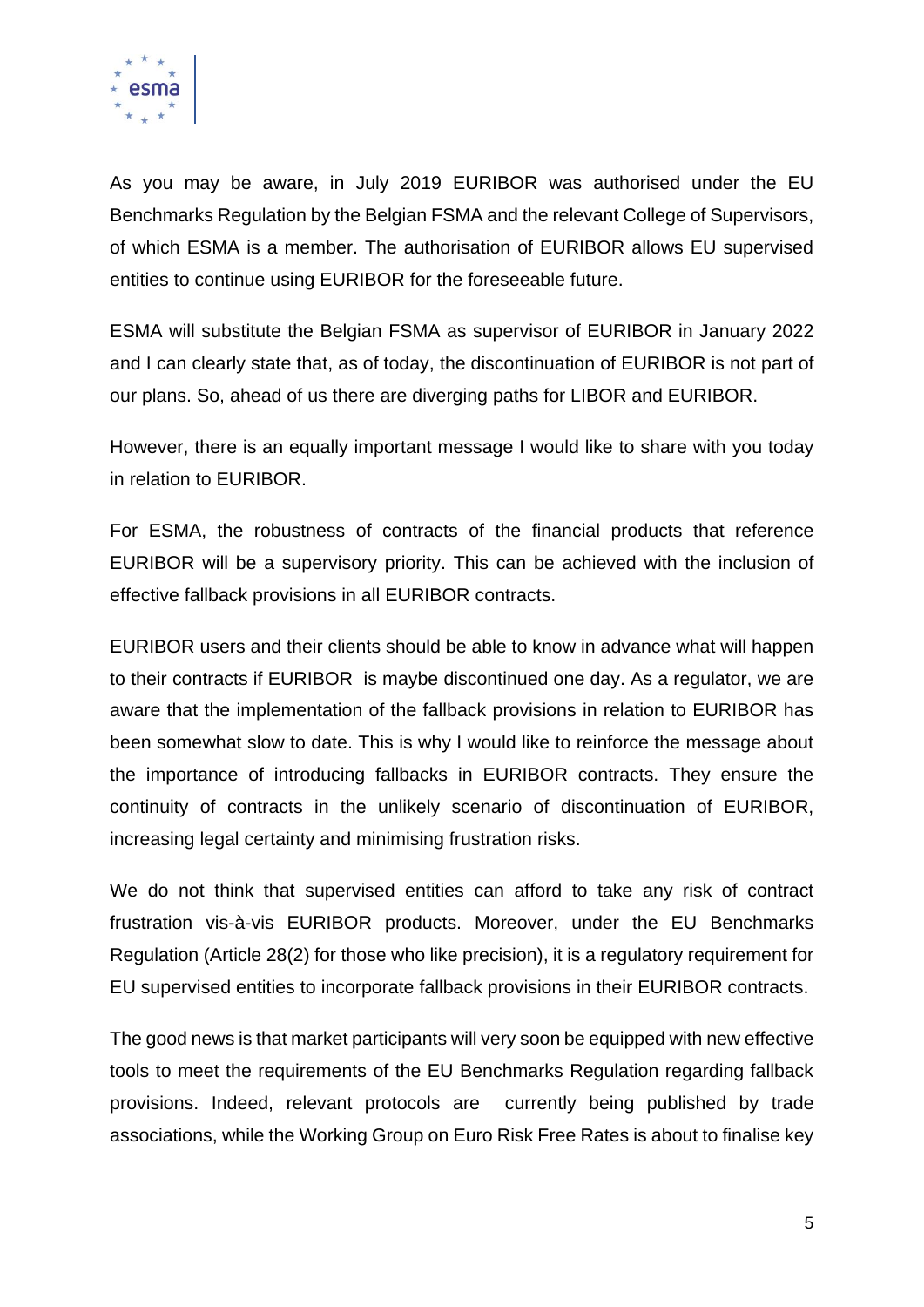

recommendations on EURIBOR fallback provisions. I hope to get the chance to speak about these recommendations in greater detail during the upcoming panel discussion.

### **The need to prepare for LIBOR discontinuation**

I cannot conclude my speech at this City event without referring to LIBOR.

In the last months, the Bank of England and the FCA confirmed $8$  that the COVID-19 pandemic did not change the central assumption that firms cannot rely on LIBOR being published after the end of 2021.

Similarly, the recent report of the Financial Stability Board to the G20 on the LIBOR transition supervisory issues<sup>9</sup> highlighted the clear risks to global financial stability posed by continued reliance on LIBOR. The same report argued that a significant negative impact may be felt by both financial and non-financial institutions unless adequate preparations are made.

Public authorities in the UK, the US and elsewhere agree that the LIBOR transition effort needs now to accelerate as the end of 2021 quickly approaches. Continued engagement from the private sector, in conjunction with a significant commitment by the public sector, is crucial in order to support this transformational effort.

In this respect, key progress has been made over the course of the last months thanks to the commitment of the industry groups in the UK and the US: the Working Group on Sterling Risk-Free Reference Rates in the UK and the Alternative Reference Rates Committee in the US.

The global use of US dollar LIBOR represents arguably the most challenging element of the LIBOR transition.

<sup>8</sup> <https://www.fca.org.uk/news/statements/impact-coronavirus-firms-libor-transition-plans>

<sup>9</sup> <https://www.fsb.org/2020/07/supervisory-issues-associated-with-benchmark-transition-report-to-the-g20/>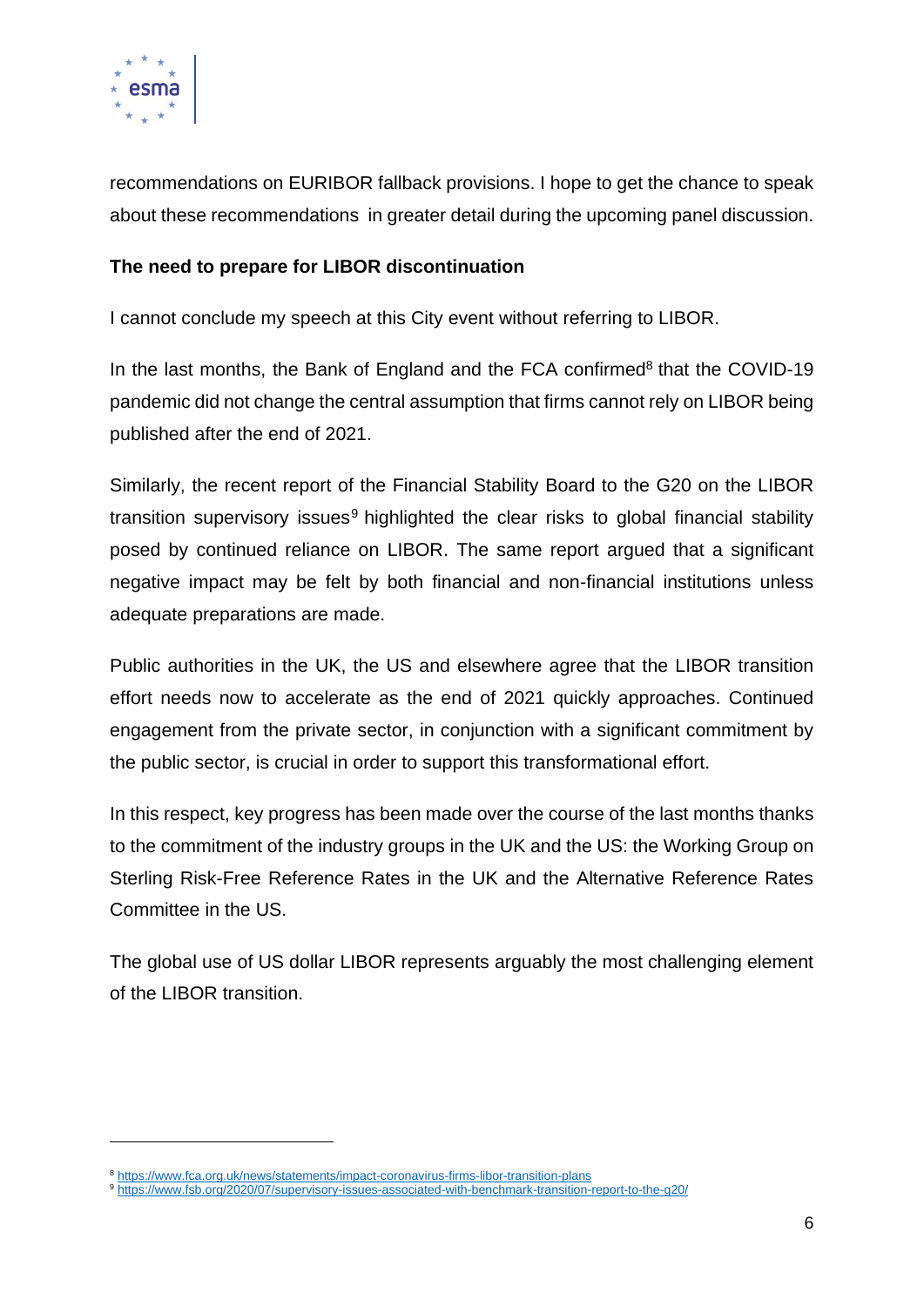

Hence, I am glad to see that the Chair of the Alternative Reference Rates Committee, Thomas Wipf, will participate in the panel discussion, so that we can hear from him about the latest developments in relation to US dollar LIBOR.

### **Legislative initiatives to strengthen the LIBOR transition**

US dollar LIBOR exposures are particularly relevant among European market participants. The transition away from LIBOR represents therefore a significant priority also from a European perspective. The EU institutions are following this situation very closely.

The European Commission recently published a proposed law to amend the existing EU Benchmarks Regulation<sup>10</sup>. The aim of the proposed amendments is to ensure an orderly cessation of LIBOR in the EU and to increase legal certainty around the discontinuation of this rate in relation to contracts involving EU parties. The European Parliament and the European Council are now considering this proposal, which can become EU Law by the end of this year.

A similar legislative initiative has been taken by the UK Government, which in July announced that it intends to bring forward legislation to give the FCA<sup>11</sup> enhanced powers to cope with LIBOR discontinuation.

It is evident that the public sector is working intensively to foster the interest rates reform. It was thanks to the cooperation among central banks and market authorities that the risk-free rates industry groups were established in different jurisdictions. In parallel, central banks all over the world started to publish risk-free rates and actively supported their use by financial firms, while market authorities oversaw the change in the methodologies used to calculate -IBOR rates. Now the initiatives adopted by legislators in different jurisdictions confirm, once again, how the interest rates reform is considered a top priority by the different stakeholders within the public sector.

<sup>10</sup> [https://ec.europa.eu/finance/docs/law/200724-benchmarks-review-proposal\\_en.pdf](https://ec.europa.eu/finance/docs/law/200724-benchmarks-review-proposal_en.pdf)

<sup>11</sup> <https://www.fca.org.uk/markets/transition-libor/benchmarks-regulation-proposed-new-powers>